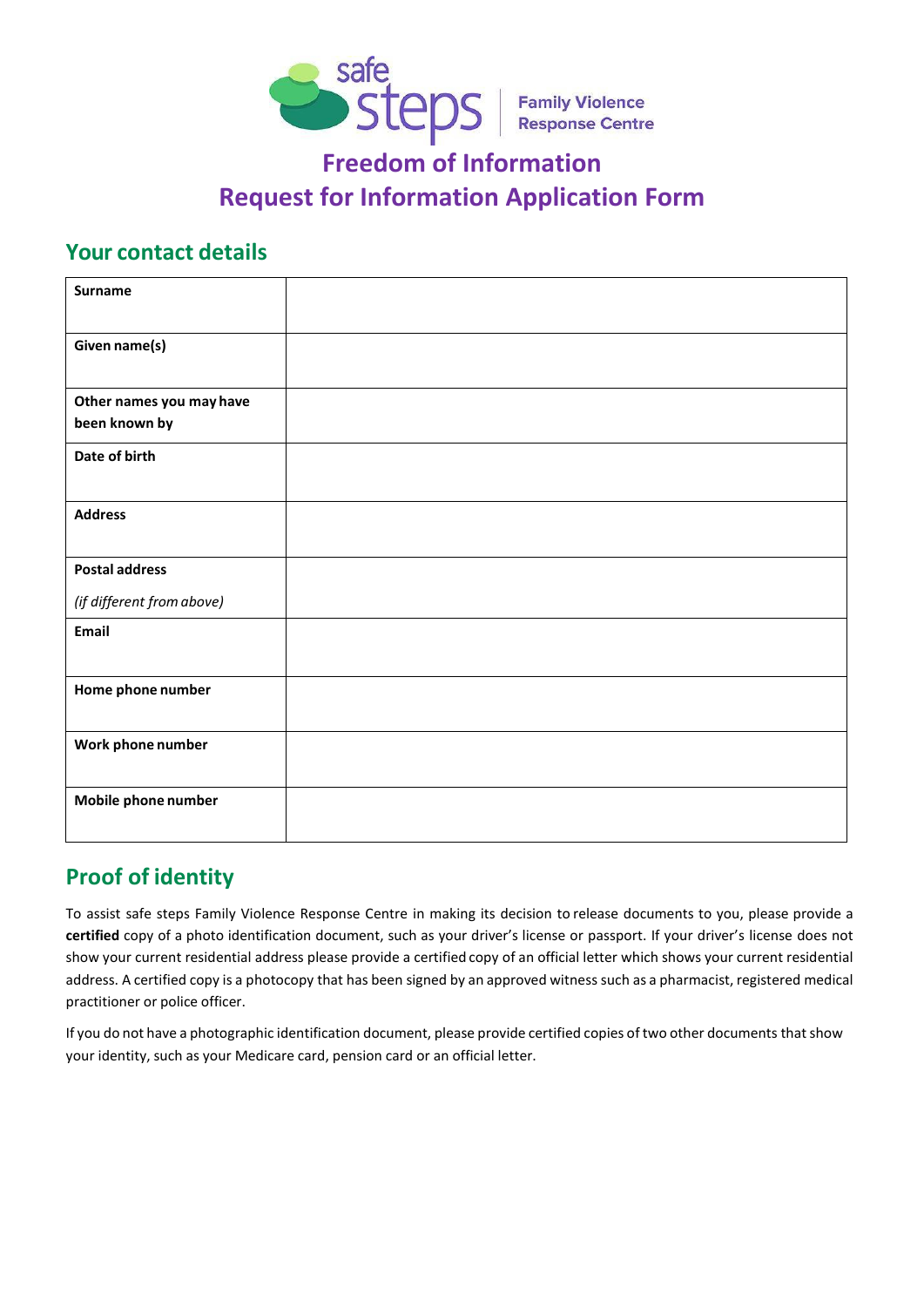

## **Freedom of Information Request for Information Application Form**

If you think it would be helpful please also provide detailed information (such as time frames) in order to assist the safe steps in processing your application. If you are requesting specific reports please provide a description of the report/s including the dates.

### **If you are seeking documents about otherpeople**

If you are seeking access to documents about a person other than yourself, please provide their name, date of birth and their relationship to you in the space below. You will need to provide certified copies of any documents linking you to that person to enable you to access the documents, such as birth certificates, death certificatesor guardianship/administrationorders.

| Name:                |  |
|----------------------|--|
| Date of birth:       |  |
| <b>Relationship:</b> |  |

| Name:                |  |
|----------------------|--|
| Date of birth:       |  |
| <b>Relationship:</b> |  |

### **Access to the documents**

Any documents that can be released will be sent to you by registered post. They can be sent either in hard copy paper form or in electronic form on a compactdisk.

*Please mark with an 'X' as appropriate.*

### **Hard copy paper documents:**

Freedom of Information: application form 2

| <b>Electronic:</b> |  |
|--------------------|--|
|                    |  |